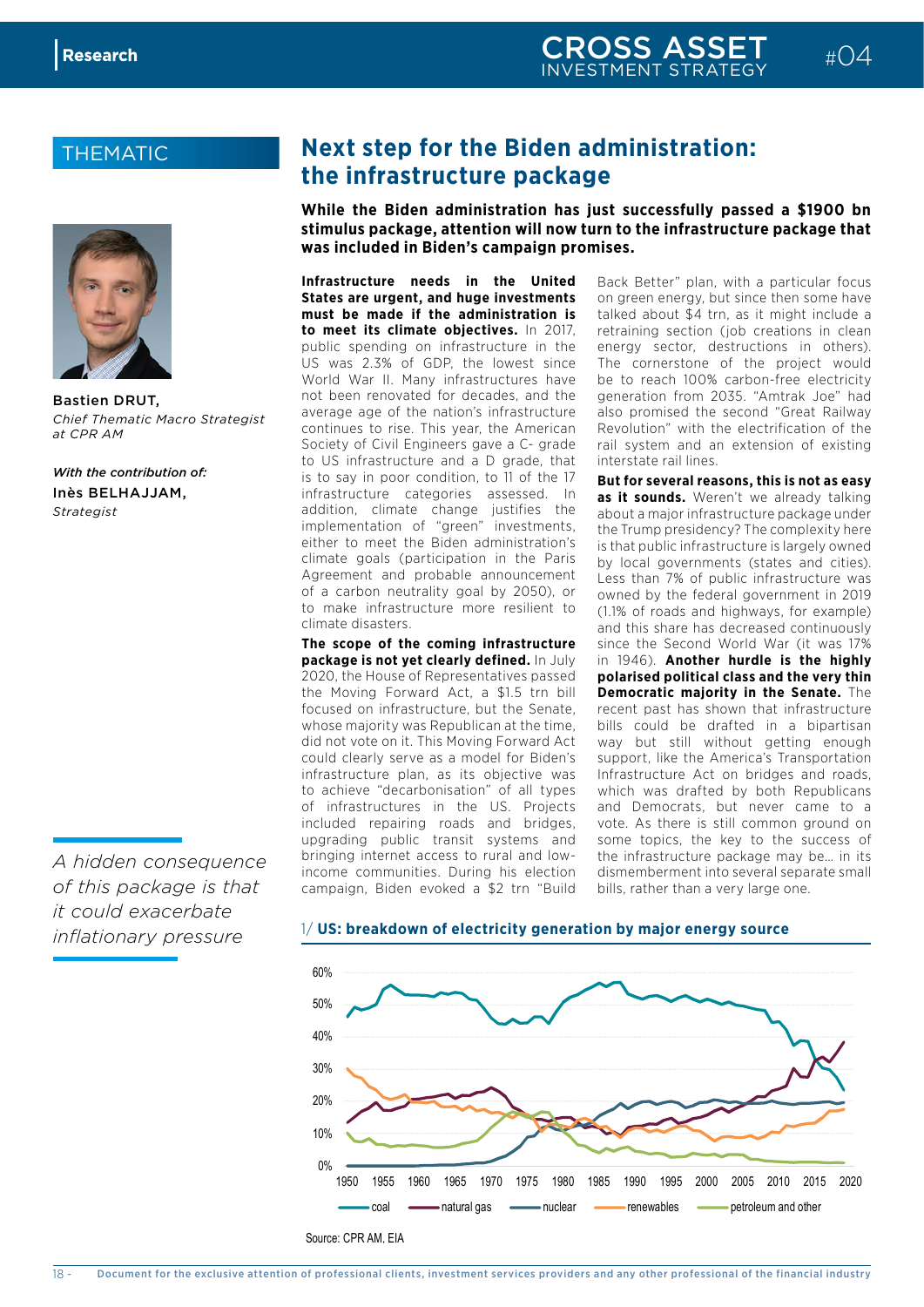### **THEMATIC Another key hurdle is simply the funding**<br> **Another key hurdle is simply the funding intervallent in the set of the nackage** of the state of that it

of the package. It is rather clear that it will not be completely debt-financed and that it would lead to tax hikes. Several proposals were embedded in the Biden's agenda (corporate tax, tax hike for wealthy households) but here too, some levers unused for decades could be activated, like the federal gas tax (18.4 cents per gallon), which has not been changed since 1993. The CBO has proposed a tax hike of 15 cents per gallon, which would cause a 6% increase of

gasoline prices. A carbon tax has also been mentioned. Thus, a hidden consequence of this package is that it could exacerbate inflationary pressure.

**If the package is finally adopted, the market consequences might be dramatic, as Jerome Powell has underlined this type of stimulus, as opposed as relief measures, can lift potential growth… and, consequently, neutral rates.** 

*Finalised on 19 March 2021*